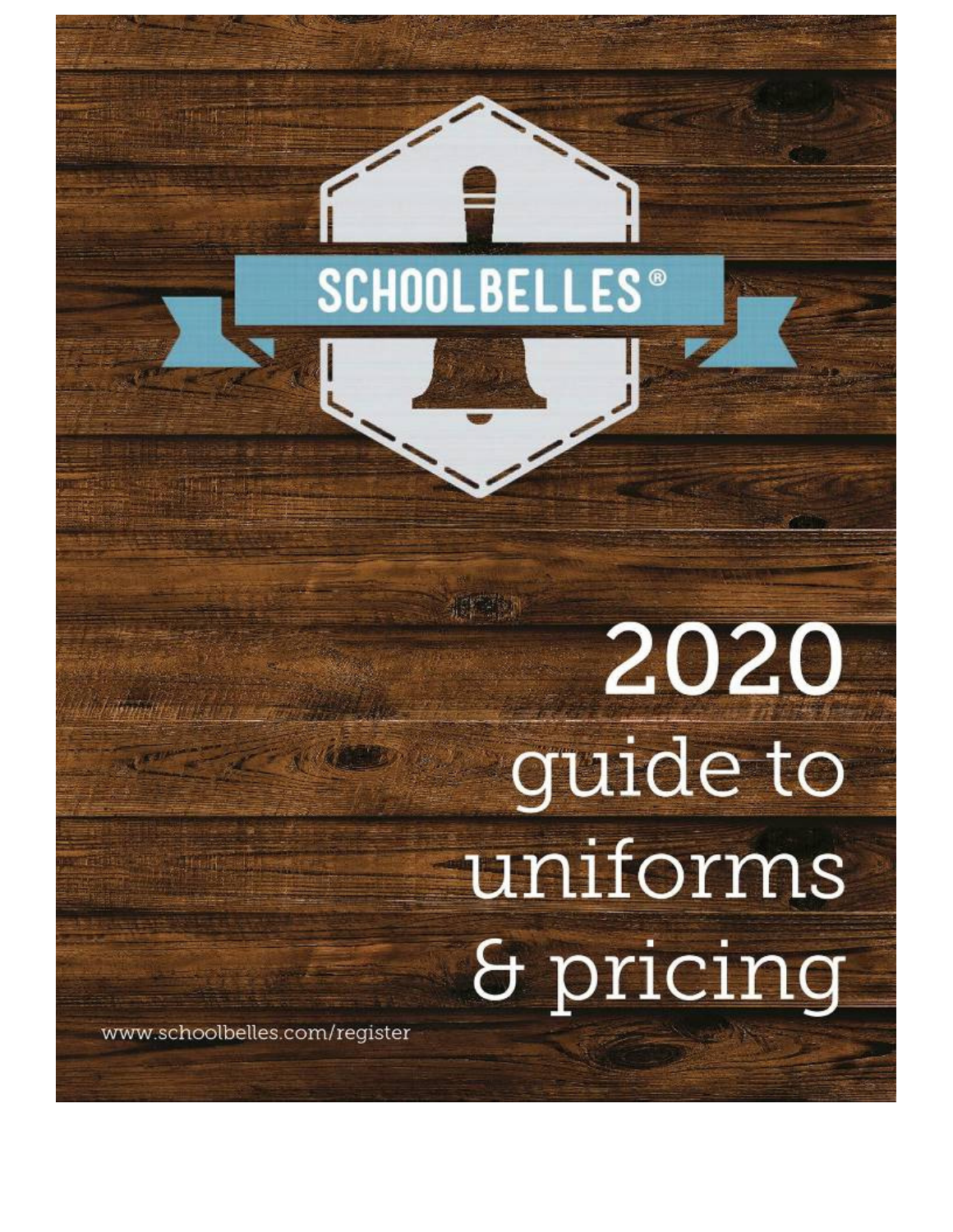| <b>Girls Program</b> |                      |                                                                 | <b>ST. SYMPHOROSA SCHOOL</b><br>Chicago, IL |
|----------------------|----------------------|-----------------------------------------------------------------|---------------------------------------------|
| <b>Grades PK-8</b>   |                      | Use your school code <b>SO789</b>                               |                                             |
|                      |                      | for online shopping                                             |                                             |
| Grades               | <u>Jumpers</u>       |                                                                 | <b>Price Range</b>                          |
| $K - 3$              | 1406                 | Round Neck Pleated Jumper                                       | \$44.95 - \$48.95                           |
| $K - 3$              | 1416                 | V-Neck Pleated Jumper                                           | \$44.95 - \$48.95                           |
|                      |                      | <b>Colors: Navy Glen Polyester Plaid-331</b>                    |                                             |
| <b>Grades Skirts</b> |                      |                                                                 | <b>Price Range</b>                          |
| $4 - 8$              | 1521                 | Two Kick Pleated Skirt                                          | \$44.95 - \$48.95                           |
| $4 - 8$              | 1525                 | Wrap Around Kilt Skirt                                          | \$47.95 - \$49.95                           |
| $4 - 8$              | 1533                 | Side Pleat Skort w/ Knit Short                                  | \$45.95 - \$49.95                           |
|                      |                      | <b>Colors: Navy Glen Polyester Plaid-331</b>                    |                                             |
| Grades Slacks        |                      |                                                                 | <b>Price Range</b>                          |
| $K - 8$              | 3244                 | <b>Brushed Twill StraightLeg Pant</b><br><b>Colors: Navy-15</b> | $$26.95 - $33.50$                           |
| K - 8                | 8263                 | Classroom Stretch Narrow Leg Pant                               | $$21.75 - $29.75$                           |
| K - 8                | 8364                 | Classroom Flare Leg Pant                                        | $$21.75 - $31.75$                           |
|                      |                      | <b>Colors: Khaki-27</b>                                         |                                             |
| <b>Grades</b>        | <b>Sweaters</b>      |                                                                 | <b>Price Range</b>                          |
| $K - 8$              | 1970                 | Round Neck Cardigan                                             | \$29.50 - \$37.95                           |
|                      |                      | <b>Colors: Navy-15</b>                                          |                                             |
| Grades               | <b>Hosiery/Socks</b> |                                                                 | <b>Price Range</b>                          |
| $K - 8$              | 1601                 | Acrylic Knee High                                               | $$4.99 - $4.99$                             |
| K - 8                | 1602                 | Cotton Knee High                                                | $$4.99 - $4.99$                             |
| K - 8                | 1605                 | Opaque Knee High                                                | $$4.99 - $4.99$                             |
| K - 8                | 1621                 | Pima Knee High                                                  | $$5.65 - $5.65$                             |
| K - 8                | 1625                 | Opaque Tight                                                    | $$6.75 - $9.99$                             |
| K - 8                | 1650                 | <b>Turn Cuff Sock</b>                                           | $$4.65 - $4.65$                             |
| K - 8                | 1653                 | <b>Cotton Crew Sock</b>                                         | $$4.65 - $4.65$                             |
| K - 8                | 8602                 | Bamboo Cable Knee High 3 Pack                                   | $$14.35 - $14.35$                           |
| K - 8                | 8613                 | <b>Bamboo Cable Knit Tights</b>                                 | $$13.35 - $15.40$                           |
| K - 8                | 8621                 | Bamboo Knee High - 3 Pack                                       | $$15.40 - $15.40$                           |
| K - 8                | 8625                 | Bamboo Flat Knit Opaque Tights                                  | $$10.25 - $12.30$                           |
| K - 8                | 8653                 | Bamboo Crew Sock - 3 Pack                                       | $$11.30 - $11.30$                           |
| K - 8                | 8655                 | Bamboo Triple Roll Sock 3 Pack                                  | $$15.40 - $15.40$                           |
|                      |                      | Colors: Navy-15, White-17                                       |                                             |
| K - 8                | 1615                 | Flat Knit Tight                                                 | $$13.95 - $13.95$                           |
| K - 8                | 8660                 | Athletic Crew - 3 Pack                                          | $$14.35 - $14.35$                           |
| K - 8                | 8665                 | Athletic No-Show - 3 Pack                                       | $$10.25 - $10.25$                           |
|                      |                      | <b>Colors: White-17</b>                                         |                                             |

### **Hair Accessories- 331-Navy Glen Polyester Plaid**

| Round Button Bow on Headband       | Spiked Bow Barrette               | Rosette Clip                   |
|------------------------------------|-----------------------------------|--------------------------------|
| 70                                 | 81                                | 105                            |
| Two Layered Button Bow on Headband | Ribbon Splash                     | Small Plaid Hair Bow           |
| 71                                 | -82                               | 107                            |
| Round Button Bow on Barrette       | <b>Headband with Elastic</b>      | Cinched Plaid Headband         |
| 72                                 | 93                                | 108                            |
| Mini Plaid Pigtail Bows            | <b>Headband with Bow</b>          | <b>Plaid Streamer Hair Bow</b> |
| 75                                 | 95                                | 109                            |
| Small Carnival Bow on Headband     | <b>Traditional Headband</b><br>98 | Flower on Headband<br>111      |
| 78 Small Plaid Carnival Bow        | Pony Tail Holder<br>99            | <b>Plaid Cheer Bow</b><br>118  |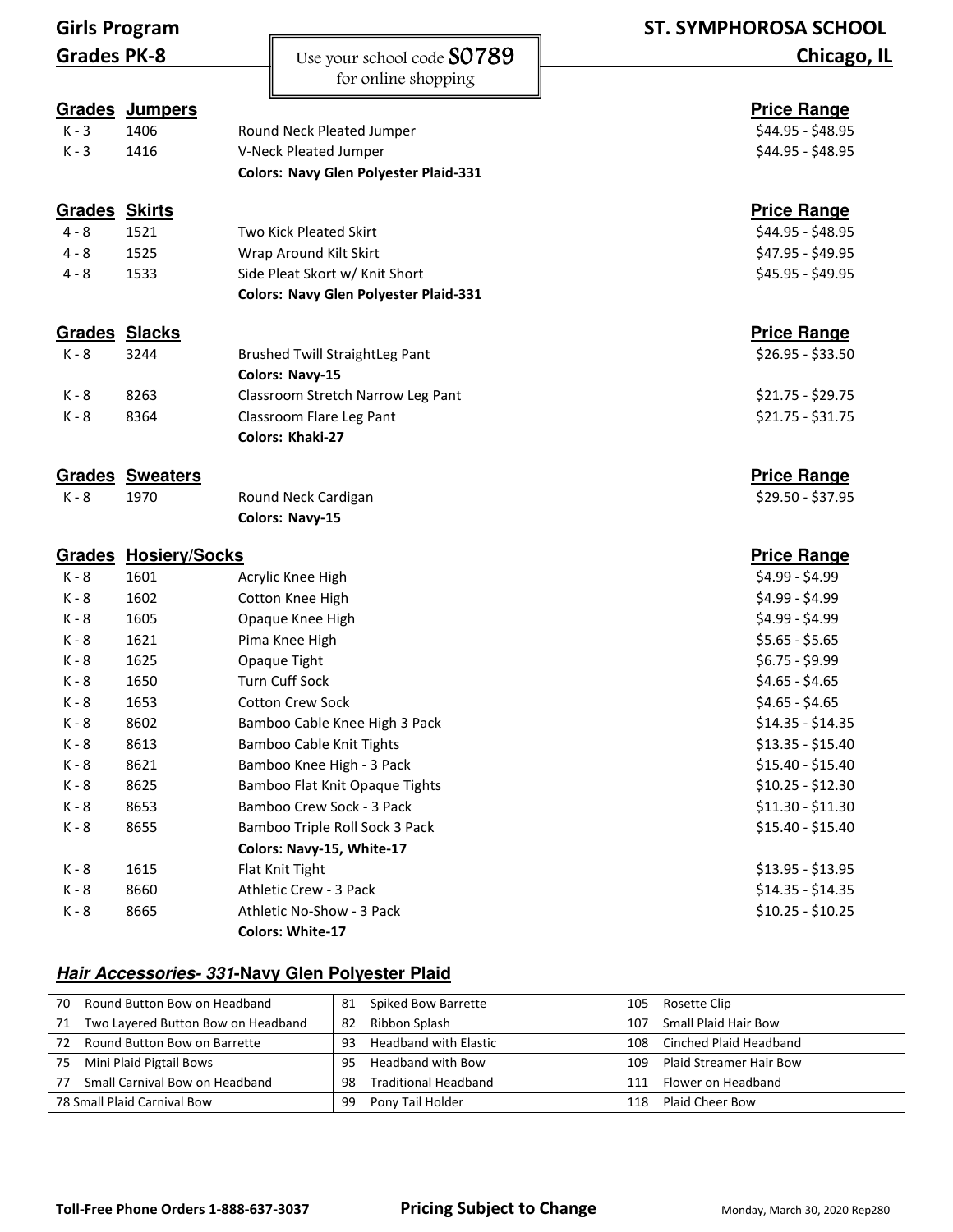| <b>Boys Program</b> |                                      |                                                            | <b>ST. SYMPHOROSA SCHOOL</b> |
|---------------------|--------------------------------------|------------------------------------------------------------|------------------------------|
|                     |                                      | Use your school code <b>SO789</b>                          |                              |
| <b>Grades PK-8</b>  |                                      |                                                            | Chicago, IL                  |
|                     |                                      | for online shopping                                        |                              |
| Grades              | <b>Trousers</b>                      |                                                            | <b>Price Range</b>           |
| K - 8               | 5202                                 | <b>Plain Front Pants</b>                                   | \$24.50 - \$32.95            |
| $K - 8$             | 5203                                 | <b>Pleated Front Pants</b>                                 | $$24.50 - $32.95$            |
| K - 8               | 5208                                 | <b>Plain Front Pants</b>                                   | $$24.50 - $31.95$            |
|                     |                                      |                                                            |                              |
| K - 8               | 8332                                 | Narrow Leg Flat Front Pant                                 | \$19.95 - \$30.95            |
|                     |                                      | <b>Colors: Khaki-27</b>                                    |                              |
| Grades              | <b>Sweaters</b>                      |                                                            | <b>Price Range</b>           |
| K - 8               | 5912                                 | V-Neck Cardigan Sweater                                    | $$33.95 - $43.50$            |
|                     |                                      | <b>Colors: Navy-15</b>                                     |                              |
| <b>Grades Socks</b> |                                      |                                                            | <b>Price Range</b>           |
| K - 8               | 1622                                 | Pima Ankle Sock                                            | $$4.40 - $4.40$              |
| K - 8               | 1653                                 | <b>Cotton Crew Sock</b>                                    | $$4.65 - $4.65$              |
|                     |                                      | Colors: Navy-15, White-17, Black-22                        |                              |
| K - 8               | 8653                                 | Bamboo Crew Sock - 3 Pack                                  | $$11.30 - $11.30$            |
| K - 8               | 8660                                 | Athletic Crew - 3 Pack                                     | $$14.35 - $14.35$            |
| K - 8               | 8665                                 | Athletic No-Show - 3 Pack                                  | $$10.25 - $10.25$            |
|                     |                                      | <b>Colors: White-17</b>                                    |                              |
|                     |                                      |                                                            |                              |
|                     |                                      | <b>Girls &amp; Boys Program</b>                            |                              |
| Grades              | <b>Polos</b>                         |                                                            | <b>Price Range</b>           |
| K - 8               | 5705                                 | A+ Pique Polo Short Sleeve                                 | $$16.95 - $20.95$            |
| K - 8               | 5706                                 | A+ Pique Polo Long Sleeve                                  | $$18.95 - $22.95$            |
| K - 8               | 5707                                 | A+Turtleneck                                               | $$18.00 - $22.00$            |
| K - 8               | 5708                                 | A+ Ribbed Bottom Short Sleeve                              | $$22.50 - $26.50$            |
| K - 8               | 5709                                 | A+ Ribbed Bottom Long Sleeve                               | \$24.50 - \$28.50            |
| K - 8               | 5730                                 | A+ Fitted Pique Polo SS (Girls Only)                       | $$17.95 - $21.95$            |
| K - 8               | 5735                                 | A+ Jersey Polo Short Sleeve                                | $$16.95 - $20.95$            |
| K - 8               | 5736                                 | A+ Jersey Polo Long Sleeve                                 | $$18.95 - $22.95$            |
| K - 8               | 8730                                 | Classroom Fitted Polo SS (Girls Only)                      | $$17.95 - $21.95$            |
| K - 8               | 8731                                 | Classroom Fitted Polo LS (Girls Only)                      | \$19.95 - \$23.95            |
|                     |                                      |                                                            |                              |
|                     |                                      | Colors: Navy-15 (Boys Only), White-17 (Girls Only)         |                              |
|                     |                                      | Monogrammed sweatshirt may be worn in class                |                              |
|                     |                                      | Grades Embroidered Sweatshirt & Pullover                   | <b>Price Range</b>           |
| K - 8               | 2056                                 | Monogrammed Sweatshirt                                     | \$23.70 - \$29.70            |
|                     |                                      | Colors: Navy with School Monogram-15/0789                  |                              |
| K - 8               | 2327                                 | Space Dye Pullover                                         | \$30.90 - \$37.30            |
|                     |                                      | Colors: Navy Space Dye with School Mongram-61/0789         |                              |
|                     | Gym wear is required for PK3 and PK4 |                                                            |                              |
| <b>Grades</b>       | <b>Gym Wear</b>                      |                                                            | <b>Price Range</b>           |
| <b>PK - 8</b>       | 2020                                 | T-Shirt                                                    | $$11.85 - $11.85$            |
|                     |                                      | Colors: Gold with School Logo-39/0789                      |                              |
| PK - 8              | 2040                                 | <b>Traditional Sweatpant</b>                               | $$22.65 - $28.65$            |
| <b>PK - 8</b>       | 2044                                 | Open Leg Sweatpant                                         | $$23.65 - $29.65$            |
| <b>PK - 8</b>       | 2050                                 | <b>Traditional Sweatshirt</b>                              | $$22.65 - $28.65$            |
| <b>PK - 8</b>       | 2069                                 | Jersey Short                                               | \$15.00 - \$17.00            |
|                     |                                      | Colors: Navy with School Logo-15/0789                      |                              |
| <b>Grades</b>       | <b>Belts</b>                         |                                                            | <b>Price Range</b>           |
| K - 8               | 6305                                 | Wide All Leather Belt                                      | \$17.50 - \$17.50            |
|                     |                                      | Colors: Black-22, Brown-23                                 |                              |
| K - 8               | 6306                                 | Leather Reversible Belt                                    | $$14.25 - $14.75$            |
|                     |                                      | <b>Colors: Black with Brown-2223</b>                       |                              |
| K - 8               | 6308                                 | Elastic Belt with Leather Tab                              | $$10.75 - $10.75$            |
| K - 8               | 6315                                 | Elastic Belt with Magnet Clasp                             | \$7.75 - \$7.75              |
|                     |                                      | Colors: Navy-15, Black-22                                  |                              |
| K - 8               | 6309                                 | Narrow All Leather Belt                                    | $$14.50 - $14.50$            |
|                     |                                      |                                                            |                              |
|                     |                                      | Colors: Navy-15, Black-22, Brown-23, Black with Brown-2223 |                              |
| K - 8               | 6310                                 | <b>Braided All Leather Belt</b>                            | $$10.75 - $12.99$            |

**Toll-Free Phone Orders 1-888-637-3037 Pricing Subject to Change** Monday, March 30, 2020 Rep280

**Colors: Navy-15, Brown-23**